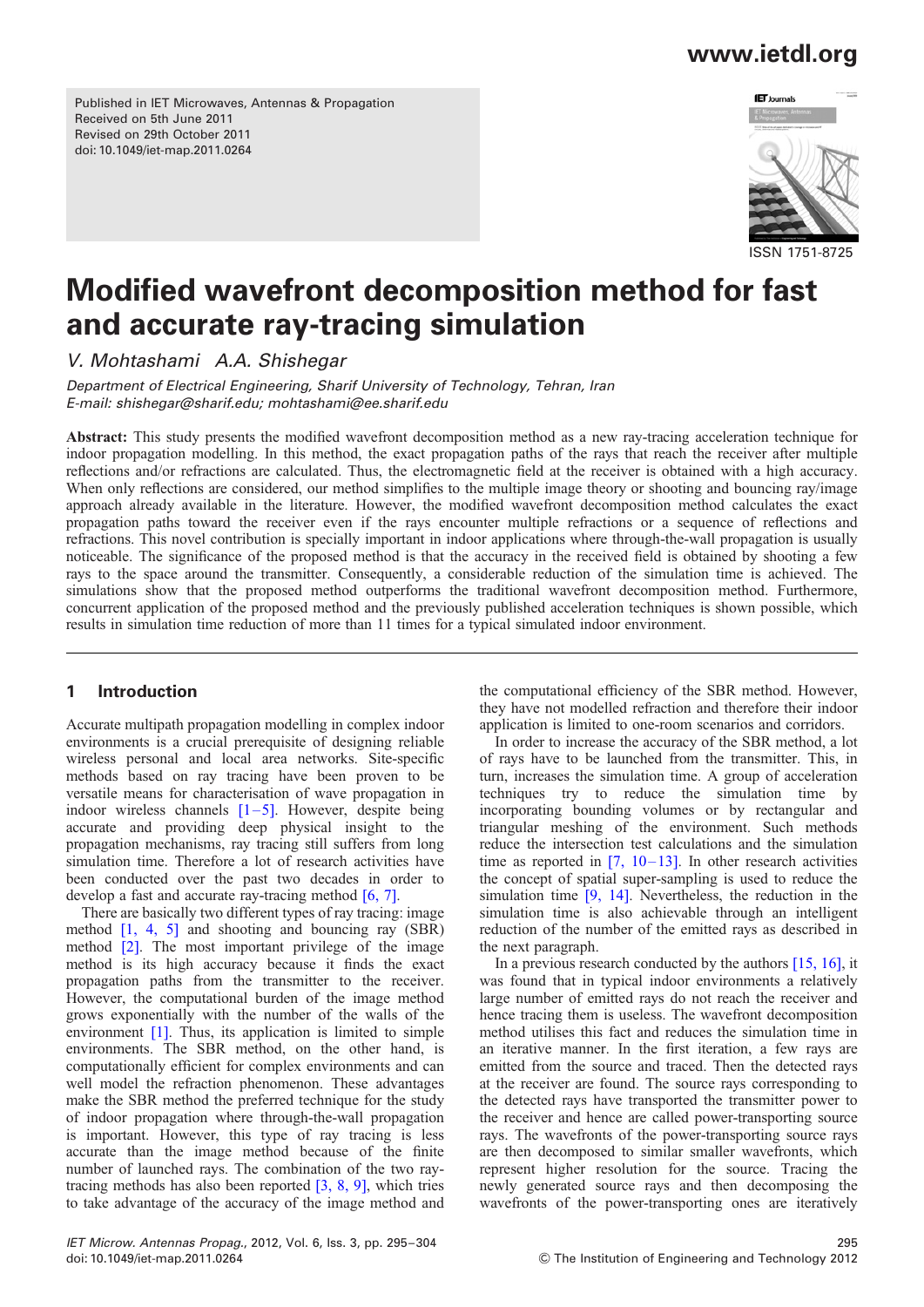repeated until a high enough resolution is met. Since the resolution of the source is only increased for powertransporting source rays, runtime saving is achieved.

The purpose of the current paper is to present a new acceleration technique for SBR tracing. By preparing a mathematical framework, a fundamental modification is applied on the wavefront decomposition method. The exact propagation paths from the transmitter to the receiver can be found in a single iteration and by launching just a few rays. The proposed formulation allows considering multiple reflections and/or refractions and finds the propagation paths with the same high accuracy as the image method provides for multiple reflected rays. In other words, excellent accuracy is efficiently achieved for all multipath rays that arrive at the receiver. The modified wavefront decomposition method can also be concurrently used with the previously published acceleration techniques such as binary space partitioning (BSP) [11] and triangular grid ray tracing (TGRT) method [13] to yield further speedup.

The rest of the paper is organised as follows. In Section 2, the fundamental idea of the modified wavefront decomposition method is presented. It is shown that the representation of electromagnetic energy tubes by three rays can be used to store any arbitrary ray direction. Section 2 also develops the concept of expansion coefficients which will be used by Sections 3 and 4 to find the exact propagation paths of the energy tubes toward the receiver. Next, the modified wavefront decomposition method is presented in Section 5. It actually describes the efficient implementation of the derived formulas in ray tracing. The benefits of the method are also highlighted. Numerical results and simulation time reductions are reported in Section 6. A summary and important conclusions are given in Section 7.

### 2 Fundamental idea

In the traditional SBR tracing method, each emitted source ray represents an electromagnetic energy tube with spherical wavefront and circular cross section [2]. The energy tube is described by its axis in the direction of the emitted ray. As the ray propagates, its wavefront enlarges and if it illuminates the receiver location, its contribution to the total electromagnetic field at the receiver is considered. However, in most cases the receiver location does not lie on the axis of the wavefront as shown in Fig. 1a. At each intersection with the walls of the environment it is assumed that the interaction of the whole wavefront with the wall is described by the reflection or transmission coefficient calculated for its axis (ray). This causes some error since the correct path to the receiver encounters different incident







**Fig. 2** 2D scenario in which the ray  $r_0$  represents the energy tube  $AOB$  and illuminates the receiver location after a single bounce at  $AOB$ wall 1

Exact path towards the receiver within  $AOB$  is in the direction of  $r_1$ . 2D case is shown only for the sake of simplicity

angles compared to the axis (see Fig. 2). The reflection and refraction coefficients are therefore different for the correct path and the axis of the wavefront. Most objects in indoor environments are modelled as lossy dielectric media. Thus, the reflection and refraction coefficients have generally complex values. As a result, the received field which assumes the contribution of the electromagnetic field of the axis of the wavefront, contains both amplitude and phase errors. While both errors degrade the accuracy of the results, the impact of the phase error is much more severe since it causes inaccurate coherent summation of the electromagnetic fields of all received multipath components. The error increases when the receiver point is located farther from the axis.

If, however, an arbitrary vector inside an energy tube (which represents a potential ray direction) can be expressed using the information available for that energy tube, the correct path toward the receiver can be found through mathematical calculations. From linear algebra we know that any vector in the three-dimensional (3D) space can be completely described as a linear combination of three vectors that do not lie on the same plane. Thus, if we define each energy tube with three rays as shown in Fig. 1b, an arbitrary ray direction can be fully expressed as a linear combination of the directions of these three rays. This is mathematically expressed as

$$
\hat{\mathbf{s}}_0 = \alpha_A \hat{\mathbf{s}}_A + \alpha_B \hat{\mathbf{s}}_B + \alpha_C \hat{\mathbf{s}}_C \tag{1}
$$

where  $\hat{s}_A$ ,  $\hat{s}_B$  and  $\hat{s}_C$  are the directions of the three rays that define the energy tube,  $\hat{s}_0$  is the arbitrary vector inside the energy tube and  $\alpha_A$ ,  $\alpha_B$  and  $\alpha_C$  are the expansion coefficients. Without loss of generality, we consider  $\hat{s}_A$ ,  $\hat{s}_B$ ,  $\hat{s}_C$  and  $\hat{s}_0$  to be unit vectors. Under this assumption, the values of expansion coefficients are real and range between 0 and 1. Hereafter, we refer to  $\{\hat{\mathbf{s}}_A, \hat{\mathbf{s}}_B, \hat{\mathbf{s}}_C\}$  as the characteristic vectors of the energy tube since any vector inside the energy tube is fully characterised by these three vectors. Note that the characteristic vectors form a solid angle. Thus, they are a basis for  $\mathbb{R}^3$  space and linearly independent.

An energy tube may reach the receiver after several reflections and/or refractions. Thus,  $\hat{s}_A$ ,  $\hat{s}_B$  and  $\hat{s}_C$  change after each bounce at the walls of the environment. Let  $\{\hat{s}_A^{(k)}, \hat{s}_B^{(k)}, \hat{s}_C^{(k)}\}$  denote the characteristic vectors of an

296 IET Microw. Antennas Propag., 2012, Vol. 6, Iss. 3, pp. 295–304 & The Institution of Engineering and Technology 2012 doi: 10.1049/iet-map.2011.0264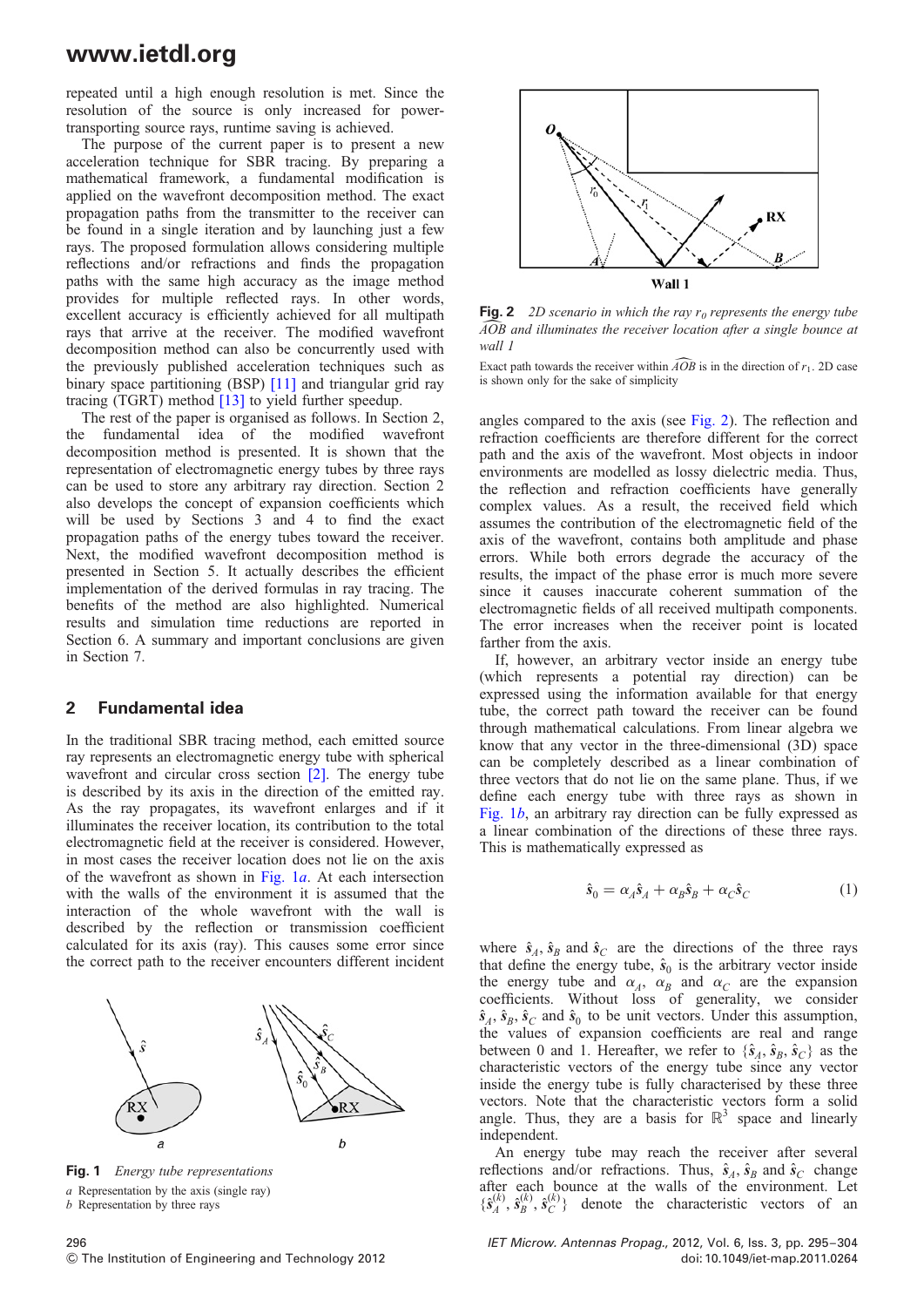arbitrary energy tube ( $0 \le k \le M$ ). Each value of k represents the energy tube between two consecutive bounces, with  $k = 0$ representing the energy tube at the transmitter location and  $k = M$  representing the energy tube at the receiver location. An arbitrary vector inside this energy tube, denoted by  $\hat{s}_0^{(k)}$ , can be expanded in terms of the characteristic vectors as

$$
\hat{\mathbf{s}}_0^{(k)} = \alpha_A^{(k)} \hat{\mathbf{s}}_A^{(k)} + \alpha_B^{(k)} \hat{\mathbf{s}}_B^{(k)} + \alpha_C^{(k)} \hat{\mathbf{s}}_C^{(k)} \tag{2}
$$

In other words, a set of  $\{\alpha_A^{(k)}, \alpha_B^{(k)}, \alpha_C^{(k)}\}$  describes an arbitrary vector inside the energy tube for each value of  $k$ . Now, suppose that we perform a low-resolution ray tracing with a few energy tubes. If  $\hat{s}_0^{(M)}$  is interpreted as the correct path inside the energy tube towards the receiver (see Fig.  $1b$ ), the objective will be finding  $\{\alpha_A^{(0)}, \alpha_B^{(0)}, \alpha_C^{(0)}\}$  for that energy tube, that is, the expansion coefficients at the transmitter location. If  $\{\alpha_A^{(0)}, \alpha_B^{(0)}, \alpha_C^{(0)}\}$  are found, the exact path towards the receiver can be simply established by tracing  $\hat{s}_0^{(0)}$ . Furthermore, since only a few rays have been traced, a large saving in the simulation time is achieved. The modified wavefront decomposition method utilises this representation and finds the exact propagation paths from the transmitter to the receiver as described in the next three sections.

## 3 Formulation

The geometrical optics modelling of the objects in indoor environments involves dealing with the reflected and refracted rays at intersections with planar dielectric media. The objective of this section is to find the values of  $\{\alpha_A^{(k+1)}, \alpha_B^{(k+1)}, \alpha_C^{(k+1)}\}$  as functions of  $\{\alpha_A^{(k)}, \alpha_B^{(k)}, \alpha_C^{(k)}\}$ . The derived formulas are then used in Section 4 to find the expansion coefficients  $\{\alpha_A^{(0)}, \alpha_B^{(0)}, \alpha_C^{(0)}\}$  and to establish the correct path towards the receiver.

### 3.1 Reflection of the energy tube impinging on a dielectric half-space

Let  $\{\hat{s}_A^{(k)}, \hat{s}_B^{(k)}, \hat{s}_C^{(k)}\}$  and  $\{\hat{s}_A^{(k+1)}, \hat{s}_B^{(k+1)}, \hat{s}_C^{(k+1)}\}$  respectively denote the characteristic vectors of the incident and reflected energy tubes at  $(k+1)$  th intersection  $(k \ge 0)$ . Suppose that an arbitrary vector inside the incident energy tube, denoted by  $\hat{s}_0^{(k)}$ , has been expanded in terms of the three incident characteristic vectors using  $(2)$ . Also, let  $\hat{s}_0^{(k+1)}$  denote the reflected counterpart of  $\hat{s}_0^{(k)}$  and be



Fig. 3 Interaction of an energy tube with a planar dielectric medium a Reflection b Refraction

expanded in terms of the characteristic vectors of the reflected energy tube as

$$
\hat{\mathbf{s}}_0^{(k+1)} = \alpha_A^{(k+1)} \hat{\mathbf{s}}_A^{(k+1)} + \alpha_B^{(k+1)} \hat{\mathbf{s}}_B^{(k+1)} + \alpha_C^{(k+1)} \hat{\mathbf{s}}_C^{(k+1)} \tag{3}
$$

This situation is depicted in Fig.  $3a$ . Let the unit outward normal vector of the intersected wall be denoted by  $\hat{\boldsymbol{n}}^{(k)}$ . According to the Snell's law, the reflected rays can be calculated [17]. For instance

$$
\hat{\mathbf{s}}_A^{(k+1)} = \hat{\mathbf{s}}_A^{(k)} - 2(\hat{\mathbf{n}}^{(k)} \cdot \hat{\mathbf{s}}_A^{(k)})\hat{\mathbf{n}}^{(k)}
$$
(4)

Other reflected rays  $(\hat{s}_B^{(k+1)}, \hat{s}_C^{(k+1)})$  and  $\hat{s}_0^{(k+1)}$  are calculated similarly. Substituting the reflected rays according to (4) in (3) and then using (2) in the resulting equation, we obtain

$$
2(\hat{\boldsymbol{n}}^{(k)} \cdot \boldsymbol{l})\hat{\boldsymbol{n}}^{(k)} - \boldsymbol{l} = 0 \tag{5}
$$

where

$$
I = (\alpha_A^{(k+1)} - \alpha_A^{(k)})\hat{\mathbf{s}}_A^{(k)} + (\alpha_B^{(k+1)} - \alpha_B^{(k)})\hat{\mathbf{s}}_B^{(k)}
$$

$$
+ (\alpha_C^{(k+1)} - \alpha_C^{(k)})\hat{\mathbf{s}}_C^{(k)}
$$

By decomposing *l* and  $\hat{\boldsymbol{n}}^{(k)}$  to their corresponding *x*-, *y*- and z-components  $(l = l_x \hat{x} + l_y \hat{y} + l_z \hat{z}$  and  $\hat{n}^{(k)} = n_x \hat{x} + n_y \hat{y} +$  $n_2\hat{z}$ ), we can rewrite (5) as

$$
\begin{bmatrix} 2n_x^2 - 1 & 2n_x n_y & 2n_x n_z \\ 2n_y n_x & 2n_y^2 - 1 & 2n_y n_z \\ 2n_z n_x & 2n_z n_y & 2n_z^2 - 1 \end{bmatrix} \begin{bmatrix} l_x \\ l_y \\ l_z \end{bmatrix} = \begin{bmatrix} 0 \\ 0 \\ 0 \end{bmatrix}
$$
 (6)

The determinant of the coefficient matrix of the equation system described by (6) equals  $2(n_x^2 + n_y^2 + n_z^2) - 1$ . Since  $\hat{\mathbf{n}}^{(k)}$  is a unit vector, the determinant equals unity. Therefore,  $l = 0$  and since  $\hat{s}_A^{(k)}$ ,  $\hat{s}_B^{(k)}$  and  $\hat{s}_C^{(k)}$  are linearly independent, we must have  $\alpha_A^{(k+1)} = \alpha_A^{(k)}$ ,  $\alpha_B^{(k+1)} = \alpha_B^{(k)}$  and  $\alpha_C^{(k+1)} = \alpha_C^{(k)}$ . This means that the expression of  $\hat{s}_0^{(k+1)}$  in terms of  $\{\hat{\mathbf{s}}_A^{(k+1)}, \hat{\mathbf{s}}_B^{(k+1)}, \hat{\mathbf{s}}_C^{(k+1)}\}$  is the same as the expression of  $\hat{s}_0^{(k)}$  in terms of  $\{\hat{s}_A^{(k)}, \hat{s}_B^{(k)}, \hat{s}_C^{(k)}\}$ . In other words, the direction of a vector inside an energy tube relative to the directions of the characteristic vectors of that energy tube is not affected by specular reflection.

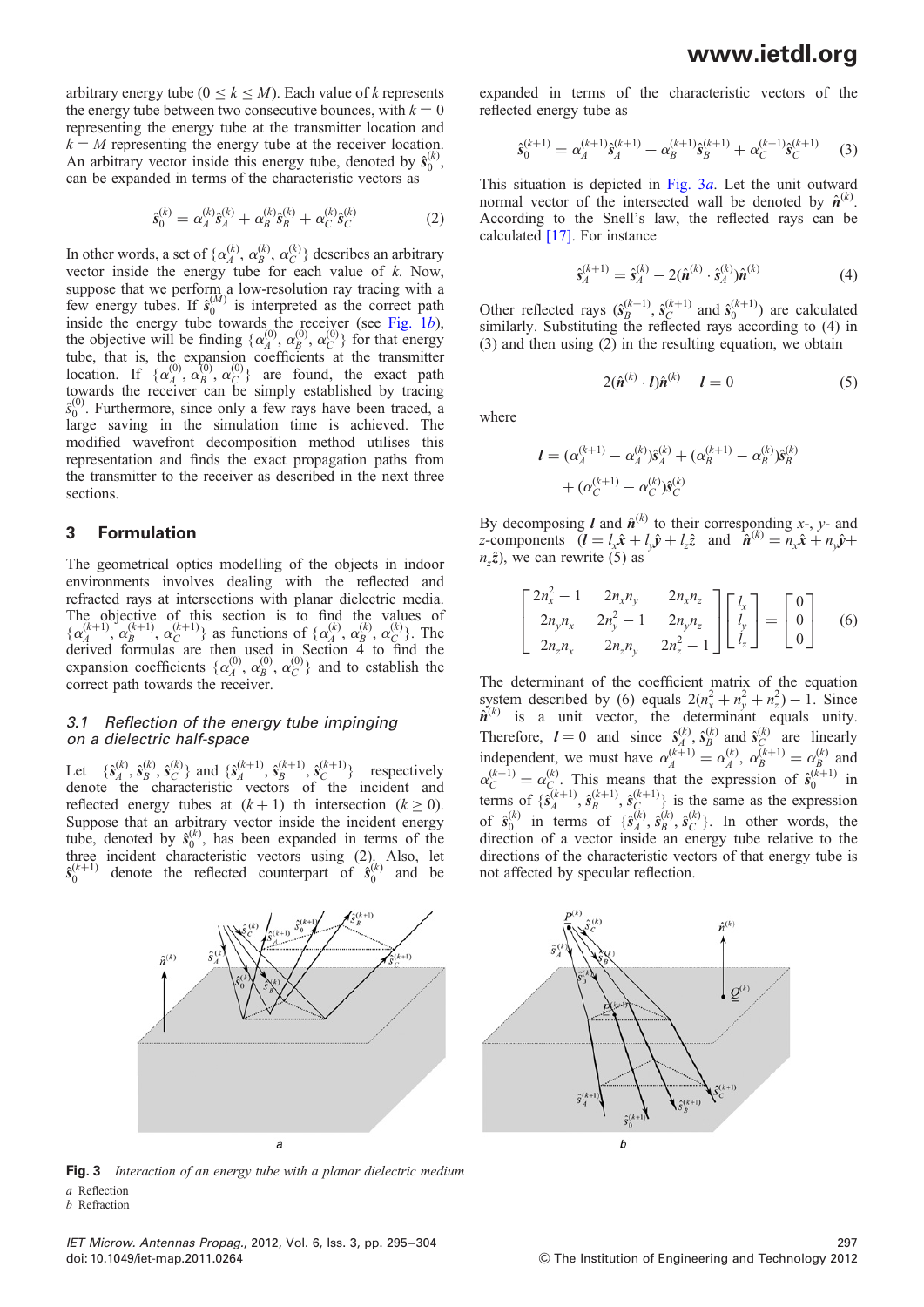### 3.2 Refraction of the energy tube impinging on a dielectric half-space

Consider Fig.  $3b$  that shows the refraction of an energy tube at the  $(k + 1)$  th intersection  $(k \ge 0)$ . In this case, let  $\{\hat{s}_A^{(k)}, \hat{s}_B^{(k)}, \hat{s}_C^{(k)}\}$  and  $\{\hat{s}_A^{(k+1)}, \hat{s}_B^{(k+1)}, \hat{s}_C^{(k+1)}\}$  denote the characteristic vectors of the incident and refracted energy tubes, respectively. The direction of each refracted ray can be obtained according to the Snell's law [17]. For instance

$$
\hat{\mathbf{s}}_A^{(k+1)} = -\hat{\mathbf{n}}^{(k)} \cos \theta_A^{(k+1)} + m^{(k)} (\hat{\mathbf{s}}_A^{(k)} - (\hat{\mathbf{n}}^{(k)} \cdot \hat{\mathbf{s}}_A^{(k)}) \hat{\mathbf{n}}^{(k)}) \quad (7)
$$

where  $m^{(k)}$  is the ratio of the refractive index of the kth medium to the  $(k+1)$ th medium and  $\theta_4^{(k)}$  and  $\theta_4^{(k+1)}$  are the incident and refraction angles, respectively. Other refracted rays are calculated similarly. We wish to find how the expansion coefficients of the refracted energy tube are related to their incident energy tube counterparts. To find this, we express  $\hat{s}_A^{(k+1)}$ ,  $\hat{s}_B^{(k+1)}$ ,  $\hat{s}_C^{(k+1)}$  and  $\hat{s}_0^{(k+1)}$  according to the Snell's law as in  $(7)$ , insert them in  $(3)$ , and then use  $(2)$ for expressing  $\hat{s}_0^{(k)}$ . The result is a homogeneous equation in terms of a linear combination of  $\{\hat{s}_A^{(k)}, \hat{s}_B^{(k)}, \hat{s}_C^{(k)}\}$ . Utilising the linear independence of  $\{\hat{s}_A^{(k)}, \hat{s}_B^{(k)}, \hat{s}_C^{(k)}\}$  we set their coefficients in the resulting equation to zero which yields

$$
(U^{(k)} + V^{(k)})\alpha^{(k+1)} = U^{(k)}\alpha^{(k)} + W^{(k)}
$$
(8)

where

$$
\boldsymbol{\alpha}_{3\times 1}^{(k)} = [\alpha_A^{(k)} \alpha_B^{(k)} \alpha_C^{(k)}]^t, \quad \boldsymbol{\alpha}_{3\times 1}^{(k+1)} = [\alpha_A^{(k+1)} \alpha_B^{(k+1)} \alpha_C^{(k+1)}]^t
$$

('t' denotes the transpose of matrix) and

$$
U_{3\times 3}^{(k)} = m^{(k)}(I_{3\times 3} - [n_A^{(k)} n_B^{(k)} n_C^{(k)}]^{\dagger} [\gamma_A^{(k)} \gamma_B^{(k)} \gamma_C^{(k)}]) \quad (9)
$$

$$
V_{3\times 3}^{(k)} = -\left[n_A^{(k)} \; n_B^{(k)} \; n_C^{(k)}\right]^{\dagger} \left[\cos \theta_A^{(k+1)} \cos \theta_B^{(k+1)} \cos \theta_C^{(k+1)}\right] \tag{10}
$$

$$
W_{3\times 1}^{(k)} = -\left[n_A^{(k)}\;n_B^{(k)}\;n_C^{(k)}\right]^{\dagger}\left(1 - \left(m^{(k)}\right)^2\right)g(\boldsymbol{\alpha}^{(k)})\right)^{1/2} \tag{11}
$$



Fig. 4 Slab case

a Reflected and transmitted energy tubes b Detection at the receiver

In  $(9)$  –  $(11)$ 

$$
\hat{\boldsymbol{n}}^{(k)} = n_A^{(k)} \hat{\mathbf{s}}_A^{(k)} + n_B^{(k)} \hat{\mathbf{s}}_B^{(k)} + n_C^{(k)} \hat{\mathbf{s}}_C^{(k)}, \quad \mathbf{I}_{3 \times 3}
$$

is the  $3 \times 3$  identity matrix

$$
\gamma_A^{(k)} = \hat{\boldsymbol{n}}^{(k)} \cdot \hat{\mathbf{s}}_A^{(k)}, \quad \gamma_B^{(k)} = \hat{\boldsymbol{n}}^{(k)} \cdot \hat{\mathbf{s}}_B^{(k)}, \quad \gamma_C^{(k)} = \hat{\boldsymbol{n}}^{(k)} \cdot \hat{\mathbf{s}}_C^{(k)}
$$

the refraction angles are denoted by

$$
\theta_A^{(k+1)}, \theta_B^{(k+1)}, \theta_C^{(k+1)} \text{ and } g(\mathbf{\alpha}^{(k)})
$$
  
=  $1 - (\gamma_A^{(k)} \alpha_A^{(k)} + \gamma_B^{(k)} \alpha_B^{(k)} + \gamma_C^{(k)} \alpha_C^{(k)})^2$ 

Given  $\alpha^{(k)}$ , the value of  $\alpha^{(k+1)}$  can be calculated using (8). Note that (8) simplifies to  $\alpha^{(k+1)} = \alpha^{(k)}$  for  $m^{(k)} = 1$  as expected.

### 3.3 Reflection and transmission of the energy tube impinging on a dielectric slab

Many objects in the environment such as walls, ceiling and floor etc. are well modelled by dielectric slabs. In this case as depicted in Fig. 4a, the slab reflection and transmission coefficients are used instead of the Fresnel reflection and transmission coefficients. The effect of multiple reflections inside the slab is included in the slab reflection and transmission coefficients and multiple reflected and transmitted rays are replaced by a single reflected ray, and a single transmitted ray that leaves the other side of the slab [18] (see Fig. 4a). The characteristic vectors of the transmitted energy tube are parallel to their corresponding characteristic vectors of the incident energy tube. Hence, the values of the expansion coefficients remain unchanged after being transmitted to the other side of the slab. It should be noted that the slab case can be treated as multiple reflections and refractions between two half-space dielectric media and the formulations of the previous two subsections be used. However, by using the slab reflection and transmission coefficients, the formulations are greatly simplified.

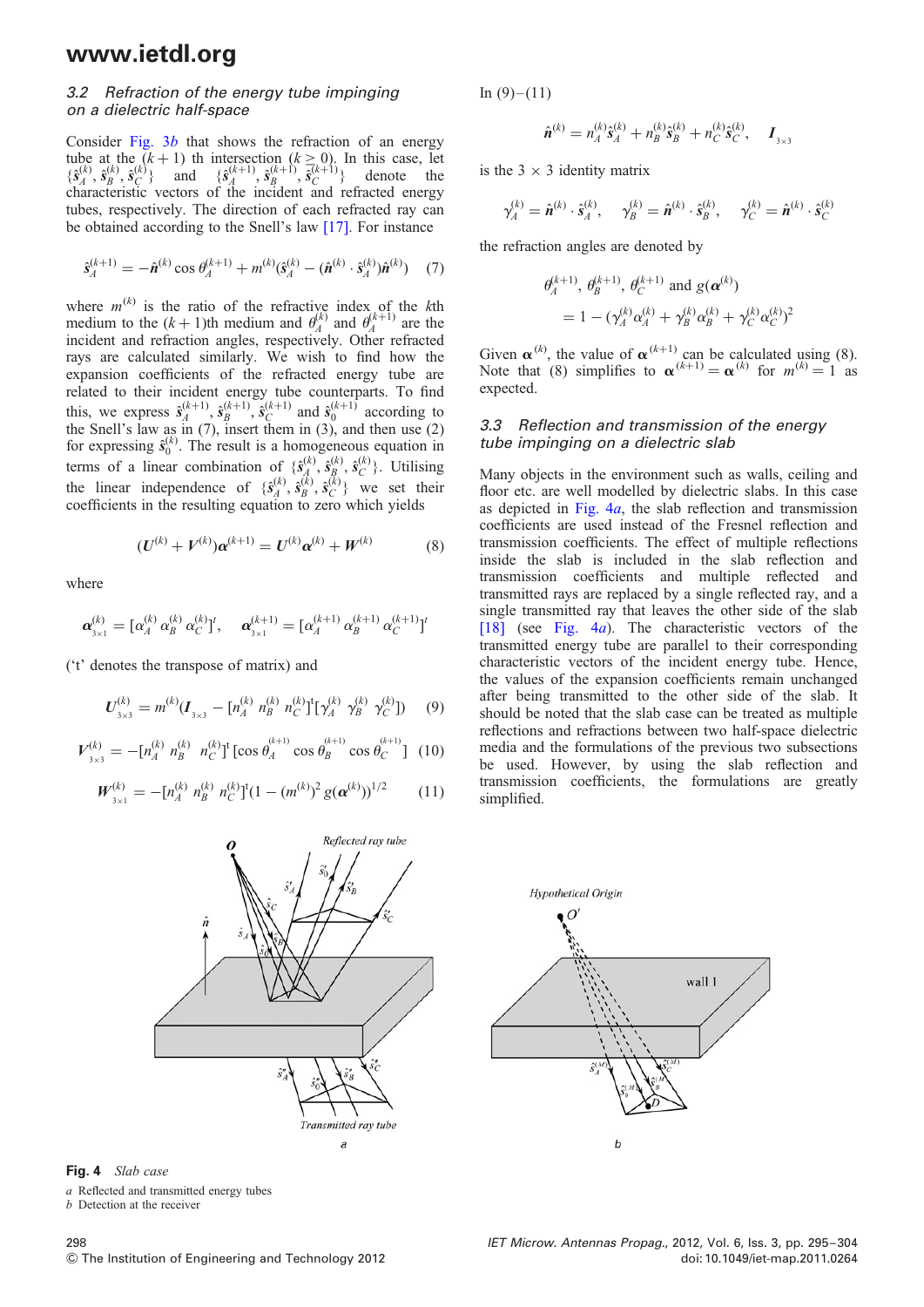## 4 Path correction

The values of the expansion coefficients of the source ray which is supposed to pass through the exact location of the receiver, that is,  $\{\alpha_A^{(0)}, \alpha_B^{(0)}, \alpha_C^{(0)}\}$ , can be found using the formulas derived in Section 3 and considering the locations of the transmitter and the receiver. The intersection point of  $\hat{\mathbf{s}}_0^{(k)}$  at the  $(k+1)$ th intersection, denoted by  $\underline{P}^{(k+1)}$ ,  $0 \leq k \leq M - 1$ , can be found as

$$
\underline{P}^{(k+1)} = \underline{P}^{(k)} + \hat{\mathbf{s}}_0^{(k)} t^{(k)} \tag{12}
$$

where  $\underline{P}^{(k)}$  is the originating point of  $\hat{\mathfrak{s}}_0^{(k)}$  a (see Fig. 3b) which itself is the intersection point at the k<sup>th</sup> intersection, and  $t^{(k)}$  is the distance between the  $\underline{P}^{(k)}$  and  $\underline{P}^{(k+1)}$ . Note that  $\underline{P}^{(0)}$  is the location of the transmitting antenna. According to the basic ray-tracing equations  $[10]$ , we have

$$
t^{(k)} = -\frac{\hat{\boldsymbol{n}}^{(k)} \cdot \underline{\boldsymbol{Q}}^{(k)} \underline{\boldsymbol{P}}^{(k)}}{\alpha_A^{(k)} \gamma_A^{(k)} + \alpha_B^{(k)} \gamma_B^{(k)} + \alpha_C^{(k)} \gamma_C^{(k)}}
$$
(13)

where  $\hat{\boldsymbol{n}}^{(k)}$  and  $Q^{(k)}$  are the normal vector and an arbitrary point of the  $(\overline{k} + 1)$ th intersected surface. Now, if the energy tube illuminates the receiver location, denoted by  $R$ , after encountering M intersections, we have

$$
\frac{\underline{P}^{(M)}\underline{R}}{\|\underline{P}^{(M)}\underline{R}\|} = \alpha_A^{(M)}\hat{s}_A^{(M)} + \alpha_B^{(M)}\hat{s}_B^{(M)} + \alpha_C^{(M)}\hat{s}_C^{(M)} = \hat{s}_0^{(M)} \quad (14)
$$

where  $\| \dots \|$  denotes the Euclidean norm. In (14), the values of  $\{\alpha_A^{(M)}, \alpha_B^{(M)}, \alpha_C^{(M)}\}$  and  $\underline{P}^{(M)}$  are functions of  $\{\alpha_A^{(0)}, \alpha_B^{(0)}, \alpha_C^{(0)}\}$ according to (8), (12), (13). Thus, (14) represents a  $3 \times 3$  non-linear equation system in terms of  $\{\alpha_A^{(0)}, \alpha_B^{(0)}, \alpha_C^{(0)}\}$ . The solution can be very efficiently found using iterative Newton's method. Since we know that the values of  $\{\alpha_A^{(0)}, \alpha_B^{(0)}, \alpha_C^{(0)}\}$  are between 0 and 1, a good choice for the initial value of  $\alpha^{(0)}$  is obtained by selecting  $\alpha_A^{(0)} = \alpha_B^{(0)} = \alpha_C^{(0)}$ . In our simulations, this choice resulted in

 $\overline{a}$ 



## www.ietdl.org

very fast convergence of the Newton's method in two or three iterations.

There is a special case in which  $\{\alpha_A^{(0)}, \alpha_B^{(0)}, \alpha_C^{(0)}\}$  can be found in a much simpler way as compared to the solution offered by Newton's method. It happens when the detected energy tube has encountered only dielectric slabs on its way towards the receiver. A situation in which the receiver falls within a transmitted energy tube is shown in Fig.  $4b$ . In this figure,  $\{\hat{s}_A^{(M)}, \hat{s}_B^{(M)}, \hat{s}_C^{(M)}\}$  are the characteristic vectors of the transmitted energy tube for which the receiver, located at point D, falls within. According to the total unfolded path lengths travelled by  $\{\hat{s}_A^{(M)}, \hat{s}_B^{(M)}, \hat{s}_C^{(M)}\}$ , the location of a hypothetical point, denoted by  $O'$ , can be found from which these three vectors seem to have originated. Therefore  $O'$ can be thought as the hypothetical origin of the energy tube. The correct path direction towards the receiver is given by  $O'D$ . Since both  $O'$  and  $D$  are known, the vector  $\overline{O}'$ D is known as well. Let  $\hat{s}_0^{(M)}$  denote the unit vector in the direction of  $O'D$ . We can use (2) to express  $\hat{\mathcal{S}}_0^{(M)}$  in terms of  $\{\hat{s}_A^{(M)}, \hat{s}_B^{(M)}, \hat{s}_C^{(M)}\}$  to find  $\{\alpha_A^{(M)}, \alpha_B^{(M)}, \alpha_C^{(M)}\}$ . Since the energy tube has encountered only reflections and/or transmissions by slab, the values of the expansion coefficients do not change up to the receiver location and we have  $\alpha^{(0)} = \alpha^{(M)}$ . Hence, the path of the energy tube towards the receiver is corrected with a very simple mathematical calculation.

There exists a negligible approximation in the value of  $\alpha^{(M)}$  obtained above in the slab case. Owing to the effect of astigmatism [17] caused by refractions inside slabs,  $O'$  is not a point; rather it is a tiny triangle. However, since slab thicknesses are much less than the distances travelled by  $\{\hat{s}_A^{(M)}, \hat{s}_B^{(M)}, \hat{s}_C^{(M)}\}$ , this triangle is always very small and selecting its centre of mass as  $O'$  yields accurate value for  $\boldsymbol{\alpha}^{(M)}$ .

### 5 Implementation of the algorithm

The purpose of this section is efficient implementation of the formulas derived in Sections 3 and 4 in ray tracing. The result

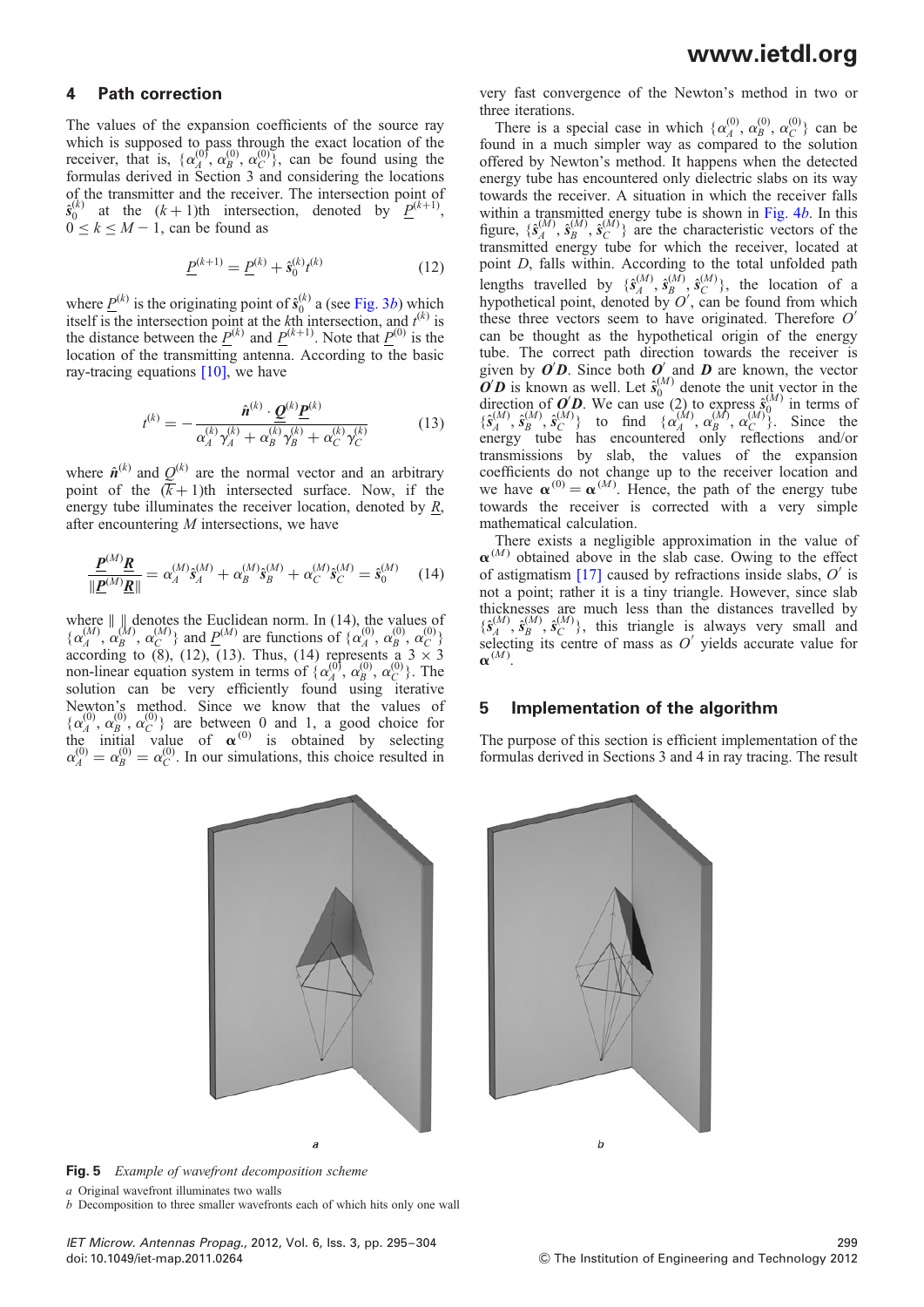will be an efficient and accurate ray tracing, which we call it the modified wavefront decomposition method.

An important condition that must always hold in the presented formulations is that all three characteristic vectors of an energy tube must hit the same wall at an intersection. As long as this condition holds, the correct path towards the receiver can be established. If this condition is violated, as illustrated in Fig. 5, the triangular wavefront can be simply decomposed into smaller triangular wavefronts such that each newly generated wavefront hits a single wall. In other words, the decomposition of wavefronts is performed during the ray-tracing procedure for a few energy tubes that illuminate more than one wall in a single intersection. Thus, the ray-tracing simulation can be started with a few energy tubes and the wavefronts be decomposed whenever necessary. By using this methodology, a lot of simulation time will be saved without compromising the accuracy. We refer to this methodology as the modified wavefront decomposition method. It finds the exact propagation paths in a single iteration and thus is more efficient than the traditional wavefront decomposition method [15, 16]. The flowchart of the method is depicted in Fig. 6.

The modified wavefront decomposition method has several interesting features:

1. Tracing each  $\hat{s}_0^{(0)}$  has very low computational cost. This is because the sequence of walls intersected by the corresponding energy tube has been previously determined. Hence, no extra intersection test is required.

2. The modified wavefront decomposition method finds the exact propagation paths from the transmitter to the receiver for the line-of-sight (LOS) energy tube as well as the energy tubes that undergo a sequence of reflections and/or refractions. If only reflections are considered, our proposed method simplifies to published theories known as multiple image theory [8], SBR/image approach [3] or adaptive ray tube tracing [9]. While these published methods can find the exact propagation paths for multiple reflected rays, none of them deals with the refraction of rays. Hence, they are mostly used in outdoor applications or indoor scenarios involving a single room or corridors. The modified wavefront decomposition is more general in the sense that it also includes multiple refractions and hence accurately models the propagation through the walls. Therefore it can be used in general indoor environments in addition to the aforementioned indoor and and outdoor applications.

3. The modified wavefront decomposition method can also find the exact propagation path of a diffracted ray towards the receiver. When an energy tube hits a wedge and diffraction occurs, the wedge acts as a secondary source and emits diffracted energy tubes. Each diffracted energy tube can then be normally traced in the environment. If a diffracted energy tube illuminates the receiver (directly or after several bounces), the expansion coefficients at the wedge location can be found by solving (14) and the exact propagation path towards the receiver can be established.

4. The modified wavefront decomposition method can be used simultaneously with the bounding-volume-based acceleration techniques such as BSP [11] and with TGRT method [13]. The reason is that these methods reduce the computational cost of tracing each ray (per-ray speedup), whereas our presented method judiciously reduces the number of launched rays (ensemble speedup). Therefore, there will be no conflict if they are used concurrently and



Fig. 6 Flowchart of the modified wavefront decomposition method

the total speedup will be the product of ensemble speedup and per-ray speedup. Hence, more reduction of simulation time is feasible.

5. The formulation of the modified wavefront decomposition method suppresses the necessity of uniformly generating the rays around the transmitter. In the traditional ray tracing, uniform generation of the source rays in the 3D space is required in order to unbiasedly include all possible routes from the transmitter to the receiver  $[2, 3]$ . However, in the modified wavefront decomposition method, we can simply tessellate the walls of the environment into very big triangles and send out the rays from the transmitter only in the directions pointing to the vertices of these triangles. The few resulting energy tubes will have large wavefronts, but we are sure that by decomposing the wavefronts whenever necessary, no possible propagation path is missed. This source modelling scheme automatically generates more energy tubes in directions where the geometry of the environment is more complex; that is, the spatial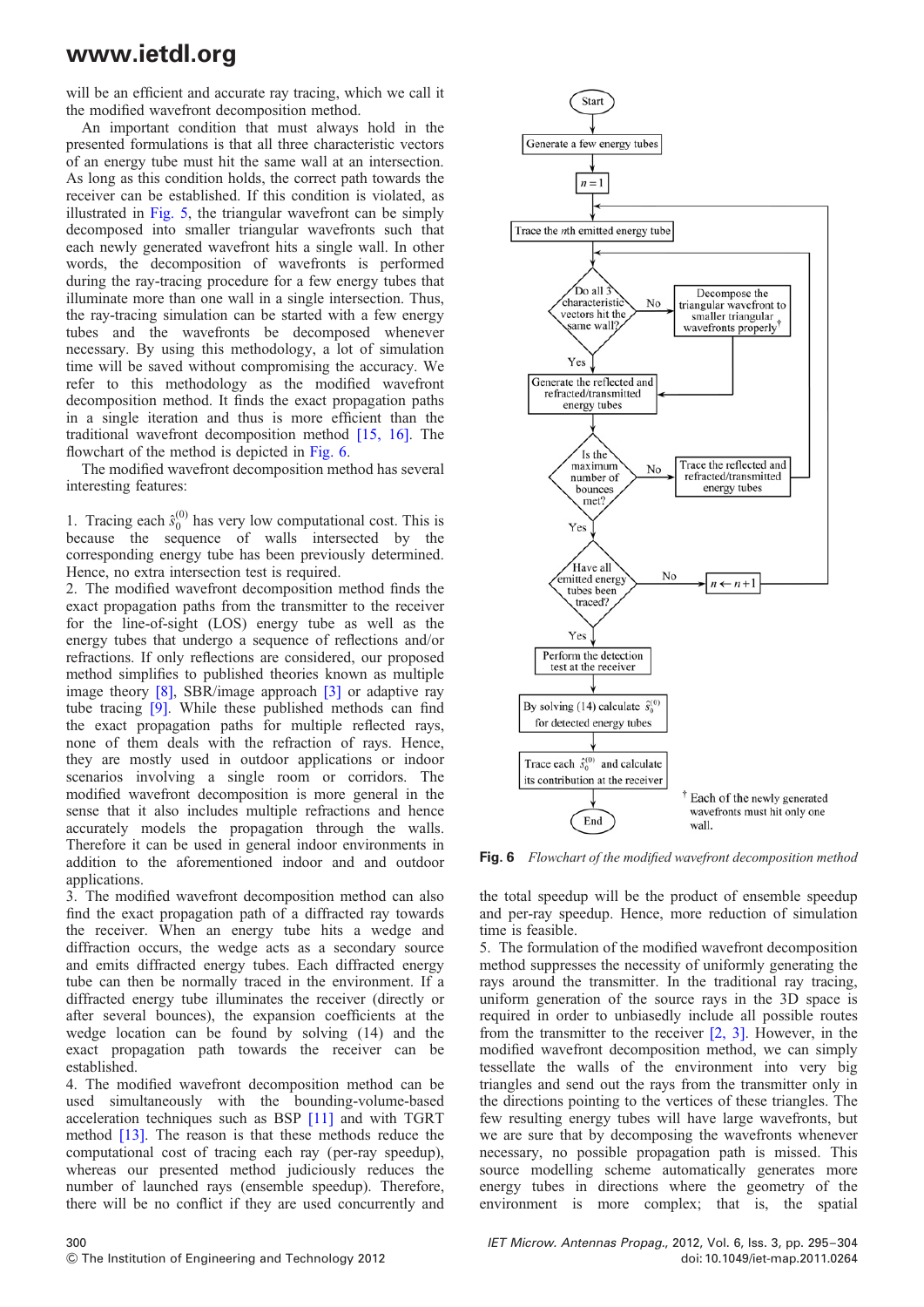

Fig. 7 Plan of the second floor of the electrical engineering department of Sharif University of Technology

super-sampling [9, 14] is automatically considered. This results in an extremely low number of emitted rays and potentially reduces the simulation time.

### 6 Numerical results and discussion

In this section, the results of using the modified wavefront decomposition method are presented and the efficiency in the simulation time is evaluated. Fig. 7 shows the plan of the second floor of the Electrical Engineering Department of Sharif University of Technology. Several laboratories and rooms are located in this floor. There are concrete ceiling and floor, brick walls, wooden doors, glass windows and metallic boxes in the environment whose electrical properties and thicknesses are summarised in Table 1. The permitivitties of the building materials are taken from [19]. The height of the ceiling from the floor is 2.8 m in the main hall and  $3.5 \text{ m}$  in the labs and rooms. The transmitting antenna is mounted on the ceiling in the centre of the main hall. It is a vertically polarised half-wavelength dipole antenna which operates at 2.45 GHz and radiates an radio frequency (RF) power of 40 mW.

A fully 3D high-resolution ray-tracing code using the SBR method has been previously prepared by the authors. The accuracy and proper functionality of this ray-tracing code have been validated in [16] and, therefore its results can be reliably used as a reference solution. For generating the source rays in this reference solution, the traditional method of using a tessellated icosahedron is used [2, 3]. The tessellation frequency of the source is selected  $N = 150$ which is equivalent to  $10N^2 + 2 = 225002$  source rays and  $20N^2 = 450\,000$  energy tubes. Selecting such a high tessellation frequency is necessary to ensure the accuracy of the results in this relatively large and complex environment. In contrast, the modified wavefront decomposition method models the source with the low tessellation frequency of  $N = 10$  which is equivalent to only 1002 launched rays and

2000 energy tubes. The receiver locations are considered along two LOS paths in the main hall (RX-line 1 and RXline 2) and two non-line-of-site (NLOS) paths in a lab (RXline 3) and a room (RX-line 4). The channel parameters are calculated for 150 equidistant points along each path. The height of the receiver is considered 1 m from the floor at which the wireless LAN users are typically located. For indoor scenarios that wave penetration inside the walls is noticeable, the maximum number of bounces in the raytracing simulation is usually selected in the range of  $4-7$ [5, 6]. This is based on proper convergence of the simulation results. Careful investigation of the results of the reference solution ensured the convergence after six bounces. Thus, the maximum number of bounces is selected six for this simulation. All simulations are performed using a PC with 2 GHz Intel Core 2 Duo CPU and 2 GB of RAM. The received power and rms delay spread of the channel are calculated at receiver locations in the reference solution and modified wavefront decomposition method and compared in Figs. 8 and 9 for LOS and NLOS cases, respectively. The simulation time is provided in Table 2. Excellent agreements between each set of the curves of Figs. 8 and 9 are observed. Besides, the simulation time is reduced by a factor of more than 6. The reason is that much less rays are traced in the modified wavefront decomposition method than the reference solution. In other words, the presented method eliminates

Table 1 Characteristics of walls used in the simulation

| Environment object         | $\varepsilon_r$        | Thickness, cm |
|----------------------------|------------------------|---------------|
| concrete ceiling and floor | $7.90 - 0.65$          | 60            |
| brick walls                | $5.20 - 0.14$          | 20            |
| metallic boxes             | $1 - i(9 \times 10^8)$ |               |
| wooden doors               | $3 - i0$               | 4             |
| glass windows              | $3 - j0$               | 0.4           |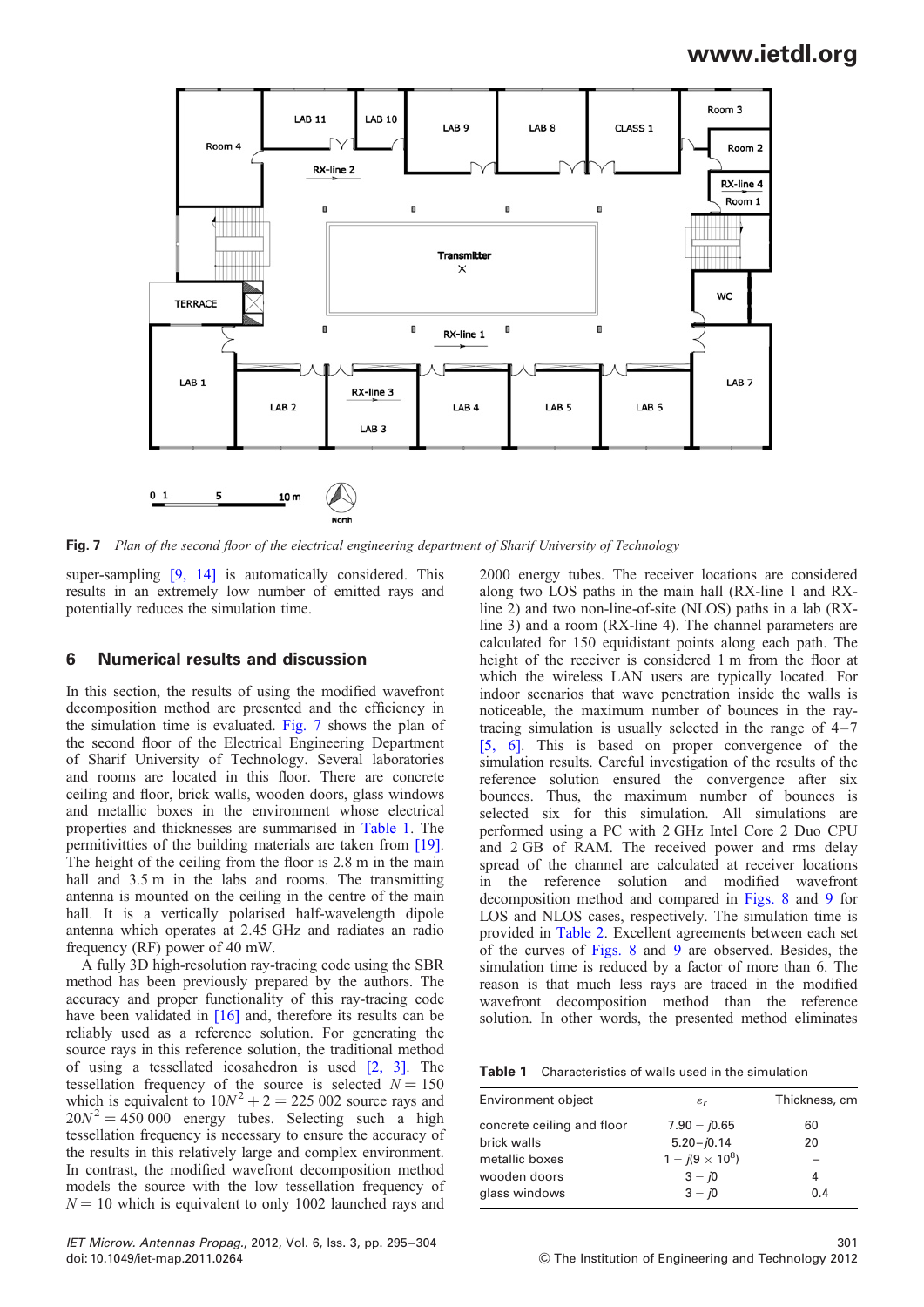

Fig. 8 Received power and rms delay spread along LOS paths a RX-line 1  $b$  RX-line 2



Fig. 9 Received power and rms delay spread along NLOS paths  $a$  RX-line 3 b RX-line 4

the requirement of performing very high-resolution ray tracing without compromising the accuracy.

In Figs. 8 and 9, another set of graphs is depicted which shows the results of a fully 3D ray-tracing simulation with a lower tessellation frequency; that is, with  $N = 65$  (42 252 launched rays). This special tessellation frequency is selected because its simulation time almost equals the simulation time of the modified wavefront decomposition method. Table 3 shows the statistical characteristics (mean and standard deviation) of the relative difference between the results of this new simulation with respect to the reference solution. The statistical characteristics of the relative difference between the results of the modified wavefront decomposition method with respect to

| Table 2 Simulation time and the speedups of different |
|-------------------------------------------------------|
| acceleration techniques                               |

| Method                                             | Simulation<br>time | Speedup,<br>% |
|----------------------------------------------------|--------------------|---------------|
| reference solution                                 | 1 h 20 min         |               |
| modified wavefront decomposition<br>method         | $12 \text{ min}$   | 667           |
| wavefront decomposition method                     | 31 min             | 258           |
| <b>BSP</b>                                         | 45 min             | 178           |
| modified wavefront decomposition<br>$method + BSP$ | 7 min              | 1142          |

302 IET Microw. Antennas Propag., 2012, Vol. 6, Iss. 3, pp. 295–304 & The Institution of Engineering and Technology 2012 doi: 10.1049/iet-map.2011.0264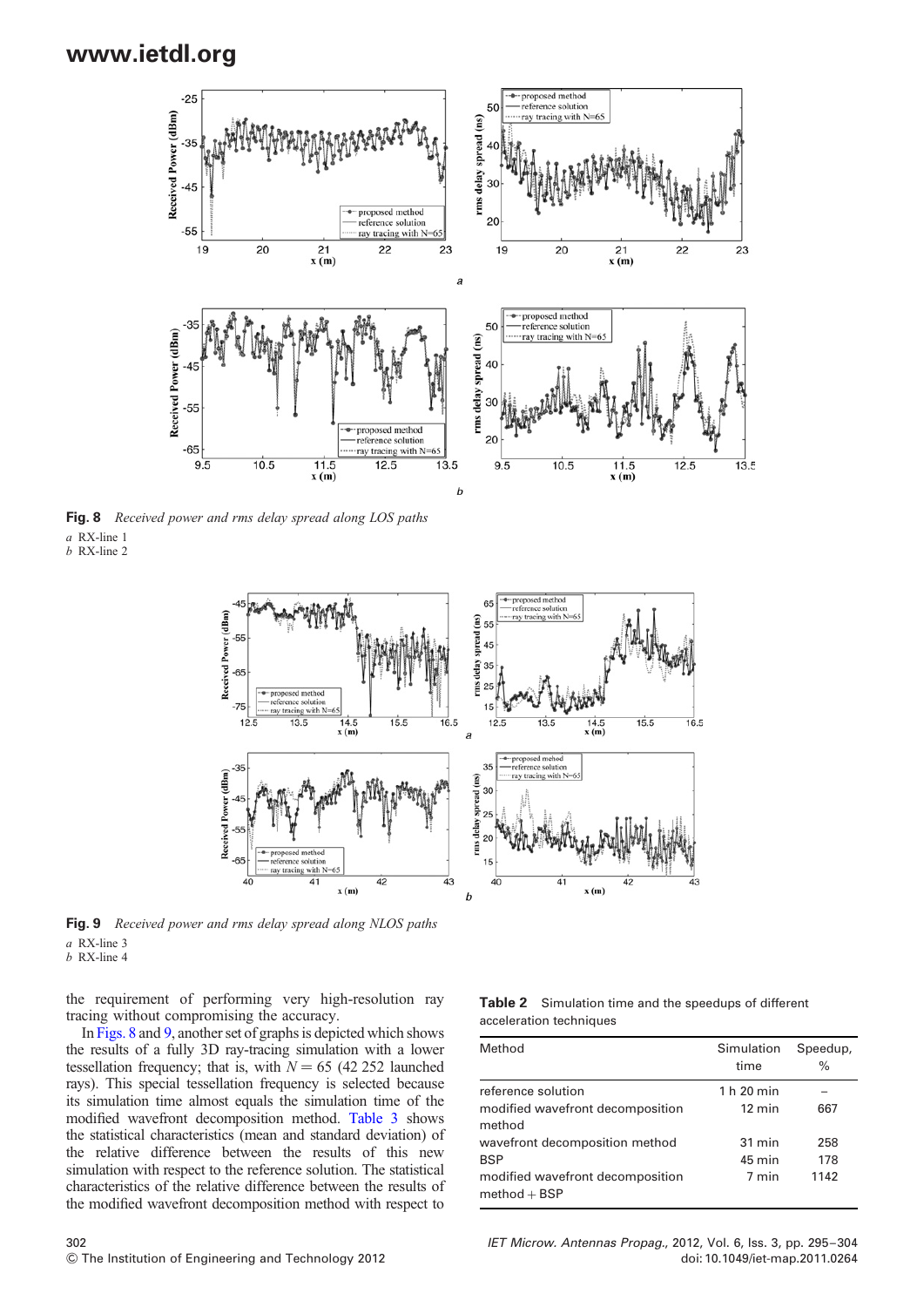Table 3 Mean and standard deviation (SD) of the relative difference between the results of ray tracing with  $N = 65$  and modified wavefront decomposition method with respect to the reference solution

| Channel parameter                                  | Received power |       | RMS delay spread |       |
|----------------------------------------------------|----------------|-------|------------------|-------|
| Statistical moment                                 | Mean, %        | SD, % | Mean, %          | SD, % |
| A. Ray tracing with $N = 65$ results               |                |       |                  |       |
| RX-line 1                                          | 0.92           | 1.65  | 3.59             | 5.49  |
| RX-line 2                                          | 1.24           | 1.90  | 2.95             | 3.64  |
| RX-line 3                                          | 3.31           | 4.99  | 14.1             | 17.3  |
| RX-line 4                                          | 2.54           | 3.68  | 6.72             | 9.21  |
| B. Modified wavefront decomposition method results |                |       |                  |       |
| RX-line 1                                          | 0.26           | 0.29  | 0.24             | 0.28  |
| RX-line 2                                          | 0.25           | 0.29  | 0.26             | 0.30  |
| RX-line 3                                          | 0.52           | 0.61  | 0.48             | 0.56  |
| RX-line 4                                          | 0.50           | 0.57  | 0.51             | 0.58  |

the reference solution are also provided in this table. It is evident from Figs. 8 and 9 and Table 3 that the result of the modified wavefront decomposition method follows the reference solution much better than that of fully 3D ray-tracing simulation with  $N = 65$ , specially in the NLOS case. Therefore for the same simulation time, the modified wavefront decomposition method performs much better than a fully 3D ray-tracing simulation with a lower tessellation frequency.

The modified wavefront decomposition method provides better speedup than the previously proposed wavefront decomposition method [15, 16]. To show this, the wireless channel parameters are calculated over the aforementioned receiving locations using the wavefront decomposition method. The simulation starts with the tessellation frequency of  $N = 38$  which is selected according to the location of transmitting antenna and its distance from the strong reflectors of the environment (metallic boxes) [15]. The tessellation frequency of the source is doubled at the end of each iteration and hence, by running the tracing process three times, the final tessellation frequency of  $N = 152$  is achieved. This tessellation frequency is about the same as that of the reference solution. The simulation time is provided in Table 2. As we can see, the speedup obtained by using the modified wavefront decomposition method is more than the traditional wavefront decomposition method. The reason is that the modified wavefront decomposition method runs only once, whereas the wavefront decomposition method needs to iterate several times to yield the same accuracy.

We mentioned in Section 5 that the modified wavefront decomposition method can be simultaneously used with the previously published acceleration techniques such as BSP or TGRT. To show the consistency of the two types of acceleration techniques in concurrent application, the above simulation is performed in three different situations. First, our proposed method is only used. Second, the boundingvolume-based BSP method [11] is only used. Third, the two methods are applied concurrently. The results are provided in Table 2. A speedup of more than 11 times with respect to the reference solution is observed. Thus, a lot of saving in the simulation time is obtained by concurrent application of the modified wavefront decomposition method and the BSP technique.

## 7 Conclusions

The modified wavefront decomposition method has been presented in this paper as a new and very efficient

IET Microw. Antennas Propag., 2012, Vol. 6, Iss. 3, pp. 295–304 303 303 doi: 10.1049/iet-map.2011.0264 & The Institution of Engineering and Technology 2012

acceleration technique for ray tracing. The method includes the effects of all multiple reflected and/or refracted energy tubes and efficiently finds the exact propagation paths towards the receiver. By using the modified wavefront decomposition method, the necessity for modelling the source with a large number of rays is eliminated without compromising the accuracy. Hence, a large saving in the simulation time can be achieved.

For validating the proposed method, a typical indoor scenario has been simulated. A very good speedup with respect to the reference solution (fully 3D high-resolution ray-tracing simulation) has been achieved. The simulation results show that the modified wavefront decomposition method results in a better simulation time reduction compared to the traditional wavefront decomposition method. Furthermore, the modified wavefront decomposition method and the binary space partitioning can be used simultaneously to yield further speedup.

The formulation of the modified wavefront decomposition method potentially allows non-uniform generation of the rays around the transmitter. This is a desirable way of source modelling since it adaptively generates less rays in directions where the geometrical complexity of the environment is low. Consequently more reduction in the simulation time is achievable. Preparing an efficient code for such source modelling scheme is the next stage of this research.

## 8 Acknowledgments

The authors would like to thank Iran Telecommunication Research Center for supporting this research. Special thanks are also given to Mr. Salman Parsa for helping the authors in developing the computer codes of the modified wavefront decomposition method. His brilliant comments also led to the development of a set of formulas presented in this paper. The authors also thank the anonymous reviewers for their constructive comments and suggestions.

## 9 References

- 1 McKown, J., Hamilton, J.R.L.: 'Ray tracing as a design tool for radio networks', IEEE Netw. Mag., 1991, 5, (6), pp. 27-30
- 2 Seidel, S.Y., Rappaport, T.S.: 'Site-specific propagation prediction for wireless in-building personal communication system design', IEEE Trans. Veh. Technol., 1994, 43, (4), pp. 879–891
- 3 Chen, S.-H., Jeng, S.-K.: 'An SBR/image approach for radio wave propagation in indoor environments with metallic furniture', IEEE Trans. Antennas Propag., 1997, 45, (1), pp. 98– 106